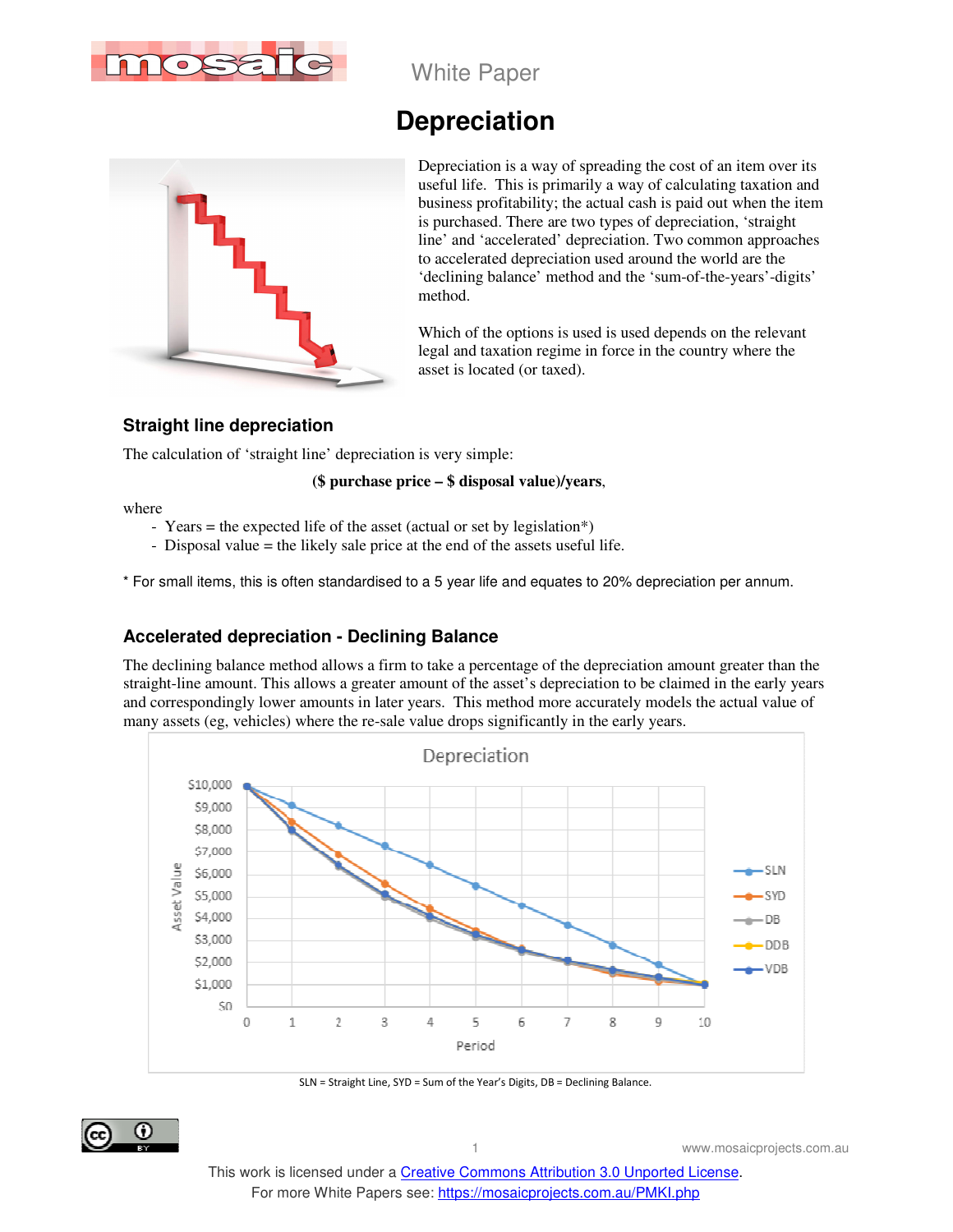

The general principle applied to all variants of this approach is:

- In year 1, the depreciation amount is the purchase price multiplied by the depreciation percentage.
- At the end of year 1, the residual value is the purchase price minus the depreciation amount.
- During subsequent years, the residual book value of the asset is multiplied by the same percentage to calculate that year's depreciation costs and a revised residual value calculated.
- As each year's depreciation amount is subtracted from the cost of the asset, the resulting balance in the asset's book value declines and the depreciation amount decreases as the years pass.

Two commonly used variations of the declining balance method include the 200% declining balance or *double declining* balance, and the 150% declining balance. The annual depreciation rate of the asset is calculated by multiplying the straight-line rate by the declining balance percentage figure to get the accelerated rate. If an asset is expected to last 5 years, straight line depreciation would reduce its value by 20% per annum based on the original price. Using the 'double declining' option 40% of the assets value would be depreciated in the first year, and 40% of the residual value in the second year, etc.

# **Accelerated depreciation - Sum-of-the-years'-digits**

In the sum-of-the-years'-digits method, the annual depreciation charges are computed by multiplying a decreasing fraction by the asset's original cost (less salvage value). The fraction's denominator is the sum of the digits that represent each year of the asset's expected economic life. For example, for an asset with an expected 5-year lifetime:

- The sum-of-the-years'-digits are:  $5 + 4 + 3 + 2 + 1$ , or 15.
- The numerator of the fraction for the first year is the highest digit in this case  $5/15$ . The second year's numerator is the next highest digit – in this case  $-4/15$  – and so on.

#### **Conclusion**

Although all of the methods yield the same book value at the end of an asset's economic life, the book value of the asset declines more rapidly under the accelerated depreciation methods compared with the straight-line method.

\_\_\_\_\_\_\_\_\_\_\_\_\_\_\_\_\_\_\_\_\_\_\_\_\_\_\_\_\_